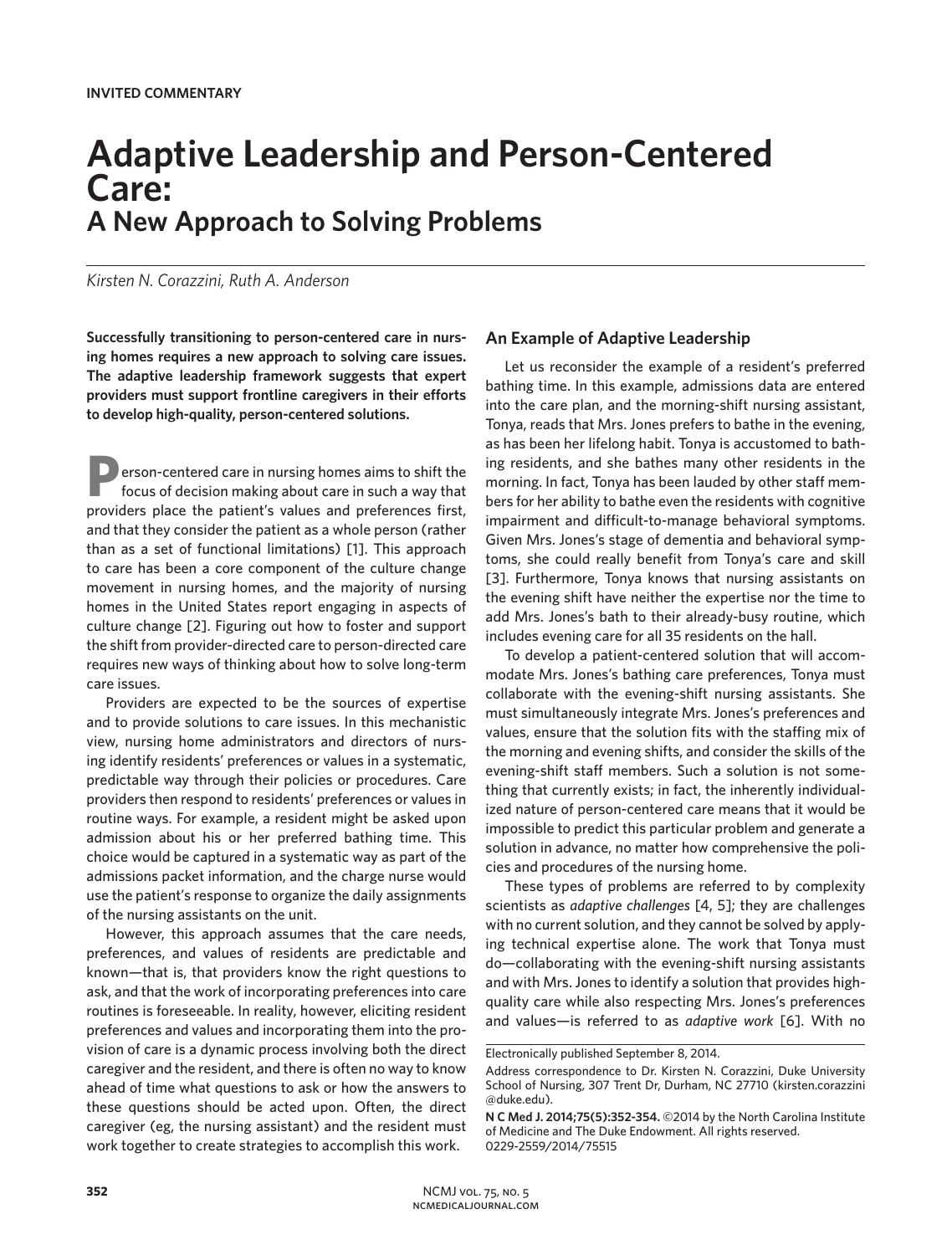known solution, Tonya and her peers must shift their current normative values and expectations about how to accomplish care (eg, "bathing occurs on the morning shift") and generate novel approaches. Bringing in the director of nursing, the medical director, or the nursing home administrator will not solve the problem of how to bathe Mrs. Jones, because only the person facing the adaptive challenge can address this challenge. Only Tonya has the knowledge and skill to bathe Mrs. Jones "without a battle," [3] so Tonya's leadership is required to support and guide her peers as they learn how to accomplish this care.

Because adaptive work occurs in the larger context of the organizational administrative structure, adaptive leadership is also needed on the part of the charge nurse, the director of nursing, and perhaps the nursing home administrator. For example, they can foster this collaborative work and support whatever solution the nursing assistants develop. The director of nursing might approve a temporary change in Tonya's schedule so that she can help the evening-shift nursing assistants learn to bathe Mrs. Jones. The charge nurse might have nursing assistants come together at the beginning and end of shifts to raise issues and offer suggestions for solutions. Adaptive leadership is needed at all levels to encourage and support the work of frontline caregivers.

Adaptive leadership also includes rewarding new behaviors. For example, after Tonya mentors and coaches an evening-shift nursing assistant regarding how to bathe residents with behavioral symptoms, Tonya could be awarded a bonus. Perhaps the morning- and evening-shift nursing assistants will identify the need for a "floater" nursing assistant, who could free up time among current staff to reconfigure current care schedules in response to resident care preferences. The director of nursing and the nursing home administrator would need to provide resources to support such a position.

## **Preparing Clinical Leaders to Support Adaptive Work**

Our challenge as a practice community is to prepare clinical leaders to support the adaptive work that must be done by those who face adaptive challenges. In a work environment replete with policies, rules, and regulations, it may cause considerable discomfort for nursing home administrators, directors of nursing, and medical directors to acknowledge that their technical expertise cannot solve adaptive challenges, and for them to recognize that solutions must come from direct caregivers, residents, and family members. One way of reconciling this discomfort is to acknowledge that many of the problems for which technical solutions prove inadequate are inherently adaptive challenges, and such situations often result in frustration when a technical solution does not accomplish the desired outcome. The adaptive leadership framework provides a useful explanation of why such solutions fail, and it challenges us to develop a new way of thinking about problem solving [7].

The Duke University School of Nursing's Adaptive Leadership for Cognitive/Affective Symptom Science Center (the ADAPT Center) is collecting empirical knowledge about the specific behaviors and strategies that people at all levels of an organization can use to support the use of adaptive work to accomplish high-quality, person-centered care. Funded by the National Institute of Nursing Research of the National Institutes of Health, the ADAPT Center supports investigator research regarding the operationalization and measurement of adaptive leadership in many clinical care settings, including long-term care facilities; it also promotes research regarding the organizational supports required to grow and sustain adaptive leadership, and the impact of adaptive leadership on quality-of-care outcomes.

Several initiatives are currently being implemented in North Carolina nursing homes using these ideas. As part of an ongoing study supported in part by the ADAPT Center [8], we are identifying examples of the ways in which directors of nursing and medical directors can facilitate adaptive work. For example, a director of nursing described how the medical director in her nursing home is particularly effective at bringing together families and staff members to collaboratively identify barriers to the provision of person-centered care:

Our medical director is really good about calling family meetings whenever we find . . . something is way out there . . . [because] . . . we all have different pieces of the puzzle, and if we don't all put it on the care plan or all look at the care plan, then you know we're not going to know.

This director of nursing and medical director understand that they do not have the expertise to address certain problems, and they know that individuals who are not in traditional clinical leadership roles (eg, nursing assistants) may hold key pieces of the puzzle. From such examples, we can begin to identify the skills that will help to prepare adaptive leaders throughout an organization so that they can support the adaptive work essential for high-quality, personcentered care.

# **A New Vision of Person-Centered Care: The Adaptive Leadership Framework**

In the old, mechanistic view of problem solving, personcentered care would be achieved by having the evening shift bathe Mrs. Jones, based on the preference recorded in her admissions forms. Nursing assistants likely would have significant difficulty bathing her, and Mrs. Jones might be treated pharmacologically for her behavioral symptoms; alternatively, she might be bathed by the morning-shift team in order to avoid pharmacological management. By reframing the problem as an adaptive challenge, however, other options may become apparent. Under this new paradigm, the administration would support Tonya and her peers as they collaboratively generate new ways of organizing care. This solution could allow Mrs. Jones to be bathed in the eve